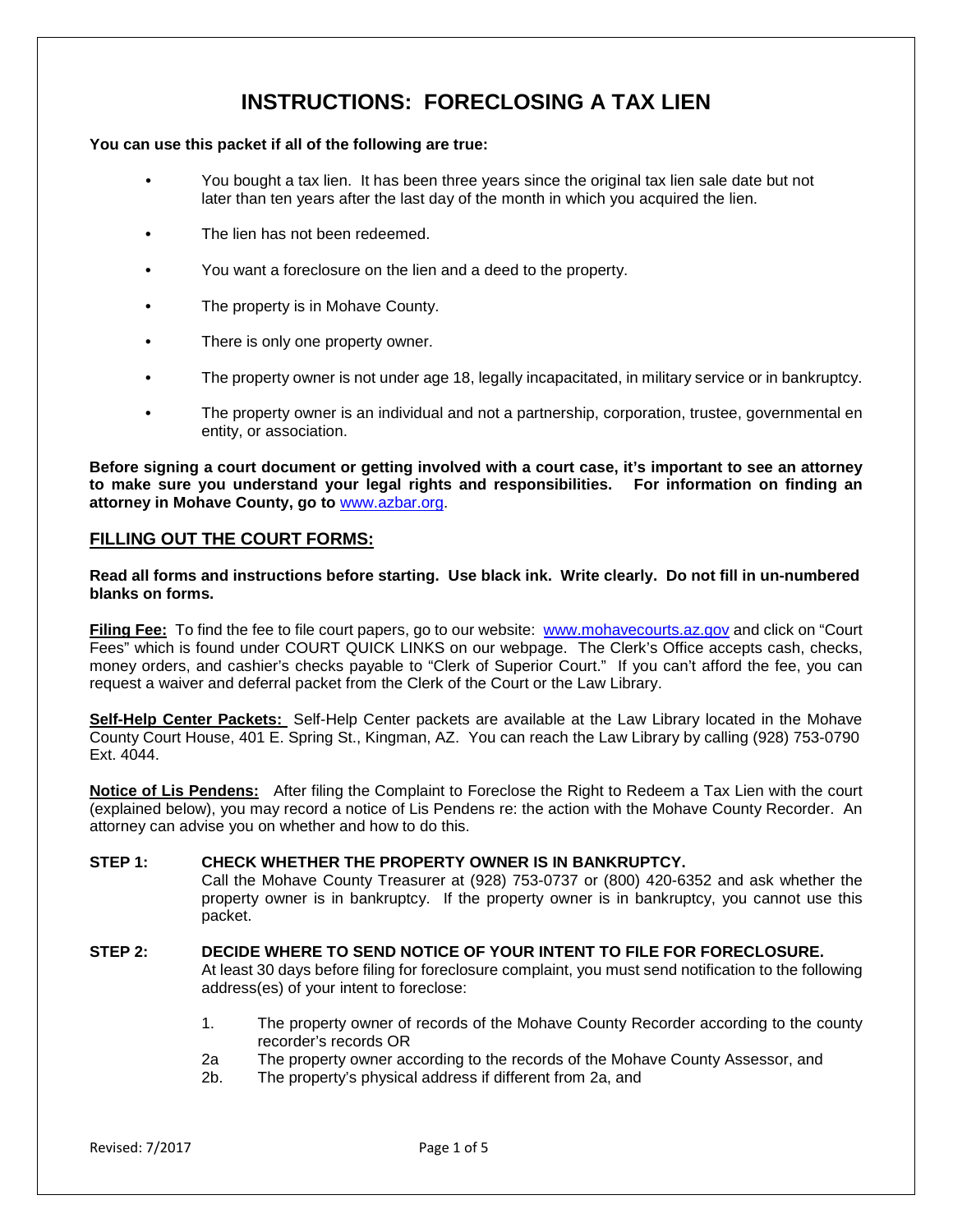2c. The tax bill mailing address according to the records of the Mohave County Treasurer if different from 2a and 2b.

# **STEP 3: FILL OUT THE NOTICE OF INTENT TO FILE FOR FORECLOSURE**

- (1) Enter your name; street address; city, state, and zip code; and phone number.
- (2) Enter the date you will mail the Notice.
- (3) Enter the property owner's name **(AND Mohave County Treasurer, per A.R.S. § 42- 18201, must be a named defendant)**; street address; and city, state, and zip code.
- (4) If applicable, enter the property's physical street address and city, state, and zip code.
- (5) If applicable, enter the tax bill mailing street address and city, state, and zip code.
- (6) Enter the property's tax parcel identification number and legal description and your certificate of purchase number. Enter the date you plan to file for foreclosure, at least 30 days after the date you send this Notice.
- (7) Read the Notice and make sure that you understand everything in it and that everything in it is true. Sign.

# **STEP 4: MAIL THE NOTICE OF INTENT TO FILE FOR FORECLOSURE**

Send a copy of the Notice through certified mail, return receipt requested, to:

- 1) The County Treasurer at the address listed on the Notice, and
- 2) Each address you listed on the Notice. Keep the original for your records.

# **STEP 5: WAIT AT LEAST 30 DAYS**

If the Property is redeemed: You may not file for foreclosure.

If the Property in not redeemed: You may proceed with these instructions.

### **STEP 6: PERFORM A TITLE SEARCH**

Perform a title search on the property at the County Recorder's Office, 700 W. Beale Street, Kingman, or go on-line to [www.co.mohave.az.us.](http://www.co.mohave.az.us/) Then click on e-gov, and then click on Recorder's System. You also may hire a title company (listed in the yellow pages) to perform the search. The title search will identify all parties with an interest in the property. You will need to send notice of the foreclosure action to the other interested parties. If there is more than one property owner, you cannot use this packet.

# **STEP 7: FILL OUT THE CIVIL COVER SHEET**

You are the Plaintiff. The property owner(s) are the Defendants. **(AND Mohave County Treasurer, per A.R.S. § 42-18201, must be a named defendant)** Enter as much information as you know. Under "Nature of Action," put an X in the blank next to "Quiet Title" under "Non-Classified Civil."

#### **STEP 8: FILL OUT THE COMPLAINT TO FORECLOSE THE RIGHT TO REDEEM A TAX LIEN**

- 1) Enter your name; street address; city, state, and zip code; and phone number.
- Enter your name.
- 3) Enter the property owner's name**. (AND Mohave County Treasurer, per A.R.S. § 42- 18201, must be a named defendant)**
- 4) Enter the date you mailed the Notice of Intent to File for Foreclosure.
- 5) Enter the property's address and legal description, the date of the first sale of the tax lien (which may be earlier than the date you bought your tax lien), and your certificate of purchase number.
- 6) Enter the interest rate listed on your certificate of purchase.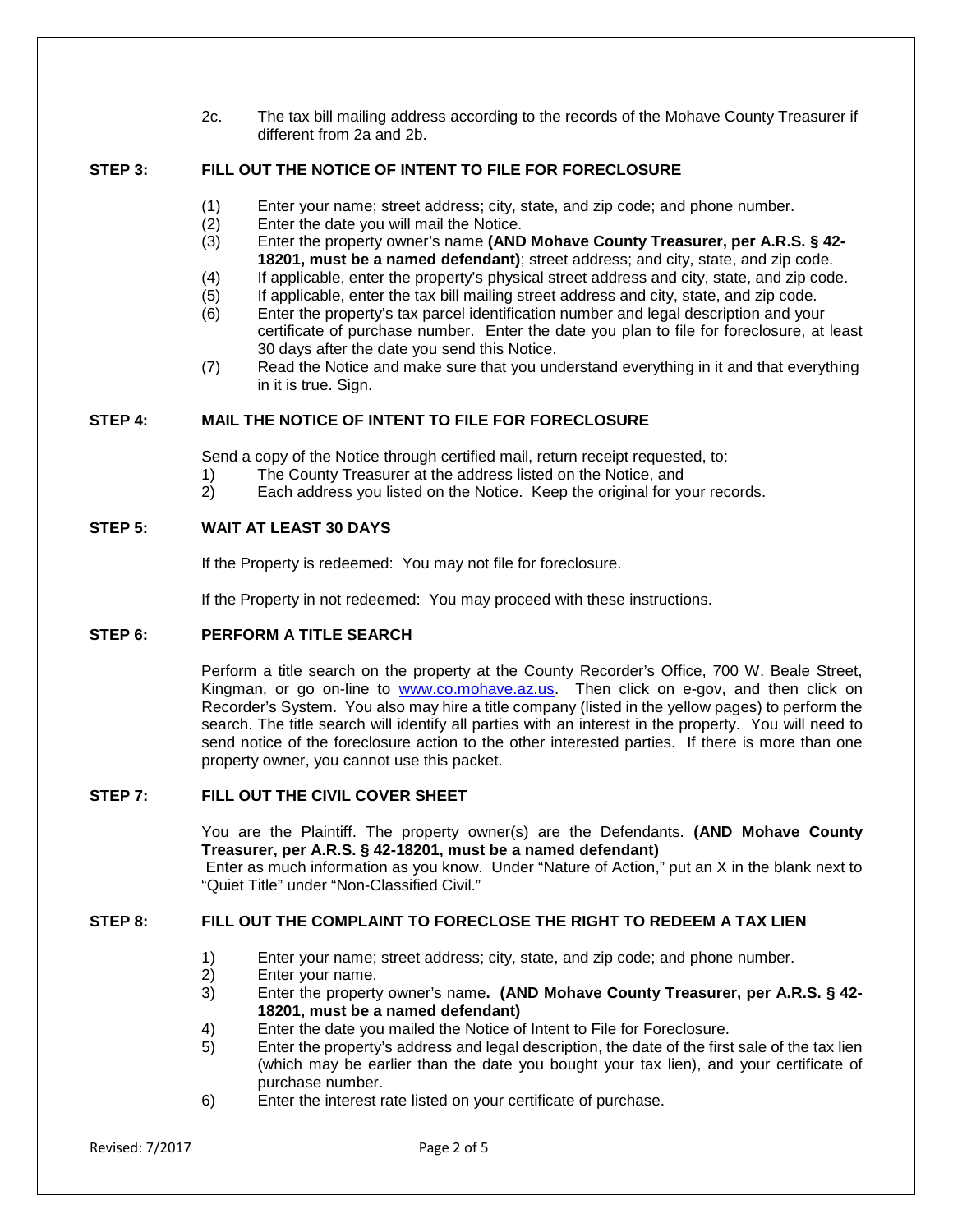- 7) Read the complaint and make sure that you understand everything in it and that everything in it is true.
- 8) Sign in front of a notary public.

#### **STEP 9: FILL OUT THE JUDGMENT FORECLOSING THE RIGHT TO REDEEM A TAX LIEN**

- 1) Enter your name; street address; city, state, and zip code; and phone number.
- 2) Enter your name.<br>3) Enter the property
- 3) Enter the property owner's name. **(AND Mohave County Treasurer, per A.R.S § 42- 18201, must be a named defendant)**
- 4) Enter the property's address and legal description, the date of the first sale of the tax lien (which may be earlier than the date you bought your tax lien), and your certificate of purchase number.

# **STEP 10: FILL OUT THE CERTIFICATE ON COMPULSORY ARBITRATION**

- 1) Enter your name; street address; city, state, and zip code; and phone number.
- 2) Enter your name.
- 3) Enter the property owner's name. **(AND Mohave County Treasurer, per A.R.S § 42- 18201, must be a named defendant)**
- 4) Read the Certificate and make sure that you understand everything in it and that everything in it is true.
- 5) Date and sign.

# **STEP 11: FILL OUT THE SUMMONS**

- 1) Enter your name; street address; city, state, and zip code and phone number.
- 2) Enter your name.
- 3) Enter the Defendant's name.
- 4) Enter the Defendant's name. **(Mohave County Treasurer, per A.R.S § 42-18201, must be a named defendant)**

#### **STEP 12: FILE THE FORMS WITH THE COURT**

At least 30 days, but not more than 180 days, after mailing the Notice of Intent to File for Foreclosure to the property owner, take or mail the filing fee and the original and two copies of the forms listed below to the Clerk of Superior Court at one of the following locations:

**Clerk of Superior Court Clerk of Superior Court Clerk of Superior Court Bullhead City, AZ 86442 (928) 753-0713 (928) 758-0730 (928) 453-0701**  Monday-Friday Monday-Friday Monday-Friday 8:00a-5:00p 8:30a-12:00p, 1:30p-4:30p 8:30a-12:00p, 1:30p-4:30p

**401 E. Spring St. 2225 Trane Road 2001 College Drive**

- Civil Cover Sheet
- Complaint to Foreclose the Right to Redeem a Tax Lien
- Judgment Foreclosing the Right to Redeem a Tax Lien
- Certificate on Compulsory Arbitration
- **Summons**

The clerk will stamp your copies with the filing date and return them to you for your records. If you file by mail, include a self-addressed, stamped envelope and a note asking the clerk to return the date-stamped copies to you.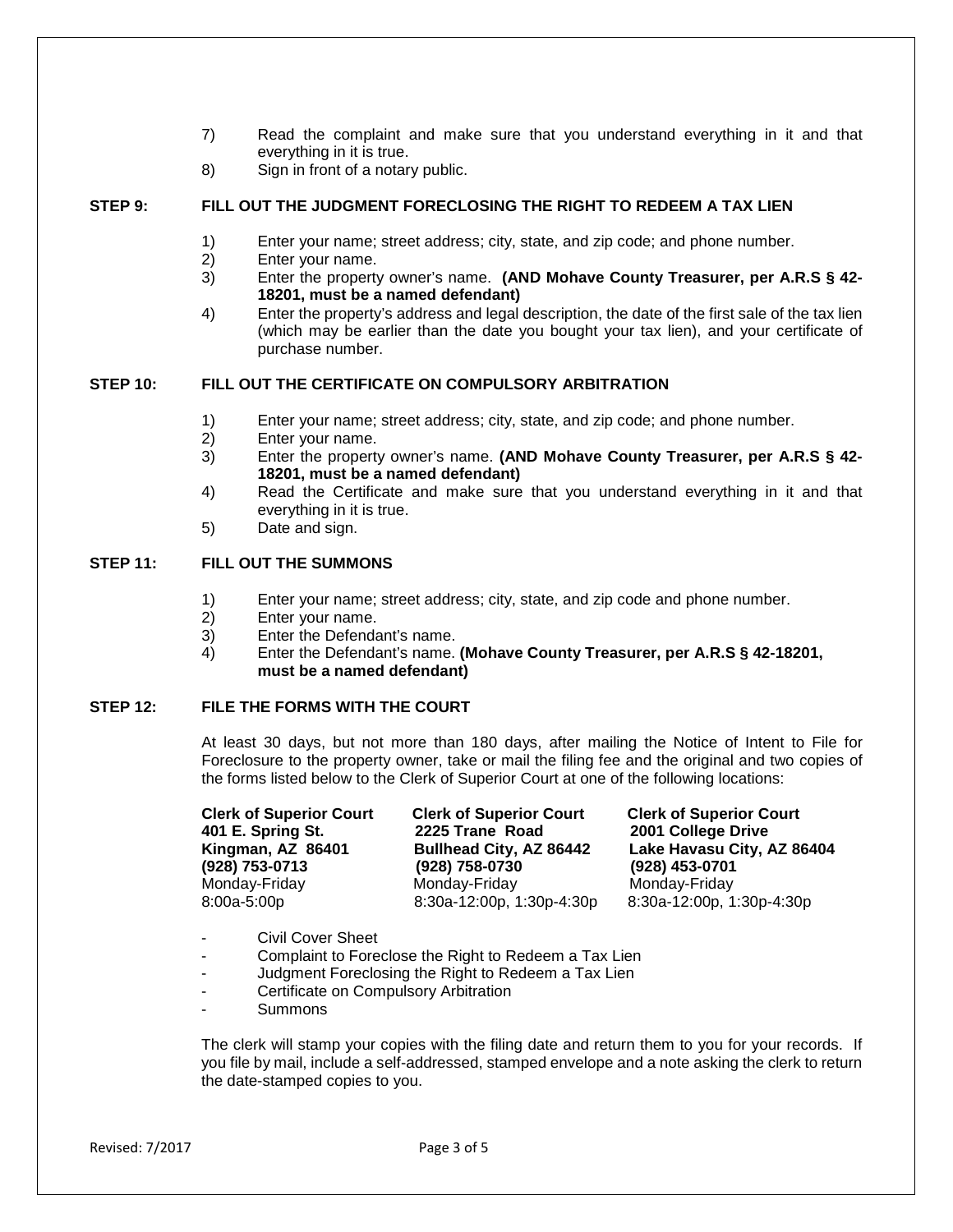## **STEP 13: SERVE THE FORMS ON THE OTHER PARTY**

**There are several ways to serve court forms on the other party.** Personal service is the preferred methodology. Go to **[www.mohavecourts.az.gov,](http://www.mohavecourts.az.gov/)** click on Court Forms and then click on Service of Court Papers.

# **STEP 14: WAIT FOR THE OTHER PARTY TO RESPOND**

See the table below for how long Respondent has to file a written response to the complaint. Find the date in the "After" column on a calendar. Start counting on the next business day. Count off the days in the "Count" column, including weekends and holidays. Respondent must respond by the last date you counted, unless it's a weekend or court holiday, in which case Respondent must respond by the next workday.

| <b>Where Were the</b><br><b>Papers Served?</b>     | <b>How Were the</b><br><b>Papers Served?</b> | Count:  | After:                                                              |
|----------------------------------------------------|----------------------------------------------|---------|---------------------------------------------------------------------|
|                                                    | Acceptance of<br>Service                     | 20 days | The other party signs the Acceptance of Service                     |
| In Arizona, not on an<br><b>Indian Reservation</b> | Process Server                               | 20 days | The Defendants receive the papers from the<br>process server        |
|                                                    | Sheriff                                      | 20 days | The Defendants receive the papers from the<br>sheriff               |
|                                                    | Acceptance of<br>Service                     | 30 days | The Defendants signs the Acceptance of Service                      |
| In Arizona, on an Indian<br>Reservation*           | <b>Tribally Licensed</b><br>Process Server   | 30 days | The Defendants receive the papers from the<br><b>Process Server</b> |
|                                                    | Sheriff or Tribal<br>Law Enforcement         | 30 days | The Defendants receive the papers from the<br>officer               |
|                                                    | Acceptance of<br>Service                     | 30 days | The Defendants sign the Acceptance of Service                       |
| Outside of Arizona                                 | <b>Certified Mail</b>                        | 30 days | The Defendants sign the green card                                  |
|                                                    | Process Server                               | 30 days | The Defendants receive the papers from the<br>process server        |
|                                                    | Sheriff or Tribal<br>law Enforcement         | 30 days | The Defendants receive the papers from the<br>officer               |
| If Defendants cannot be<br>located                 | Publication                                  | 30 days | 30 days after the first publication date                            |

**\* If the papers were served on an Indian Reservation in Arizona: Depending on the facts and circumstances of the case, there may be fewer days for the Defendant to respond. An attorney can advise you.**